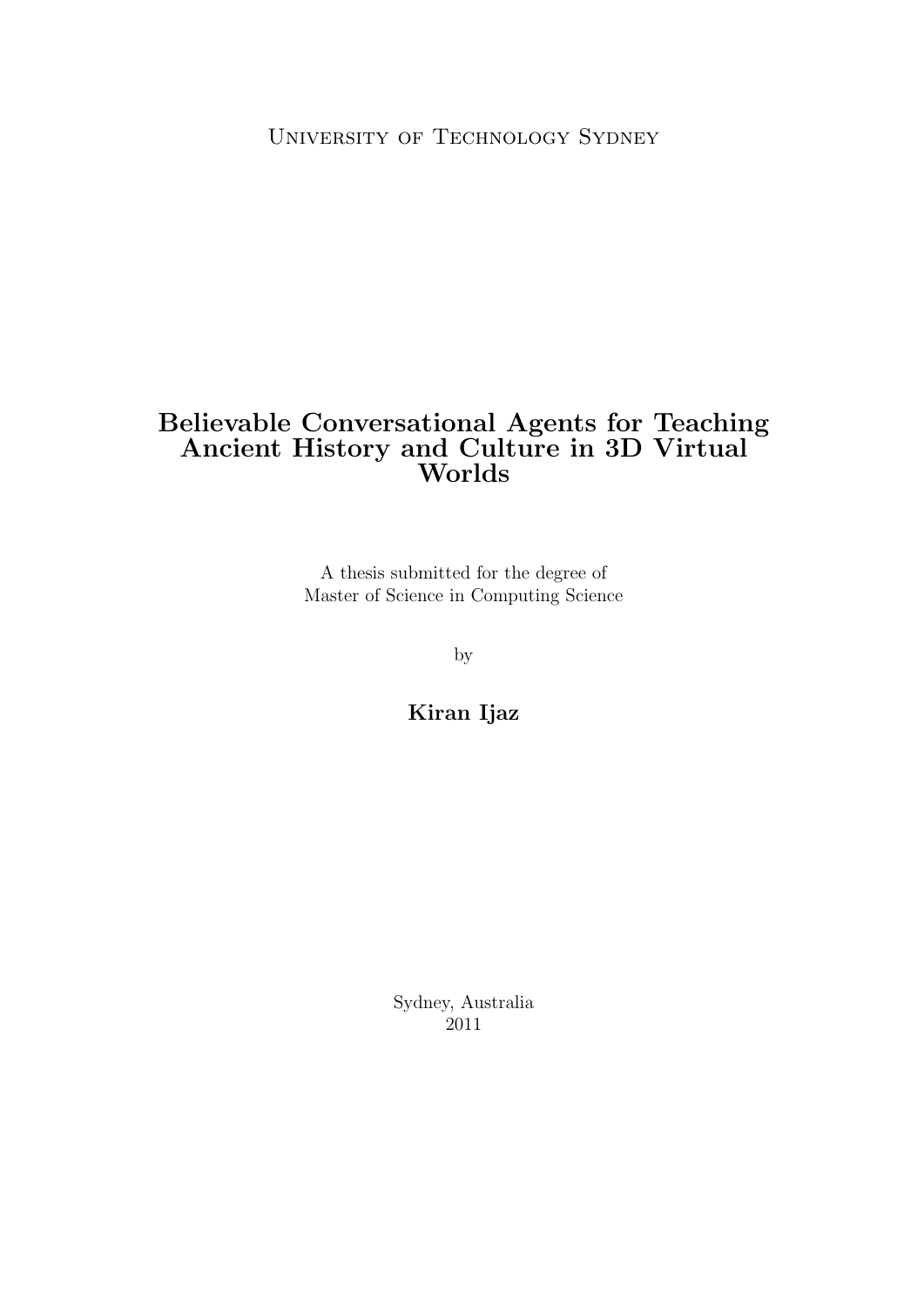c Copyright by Kiran Ijaz 2011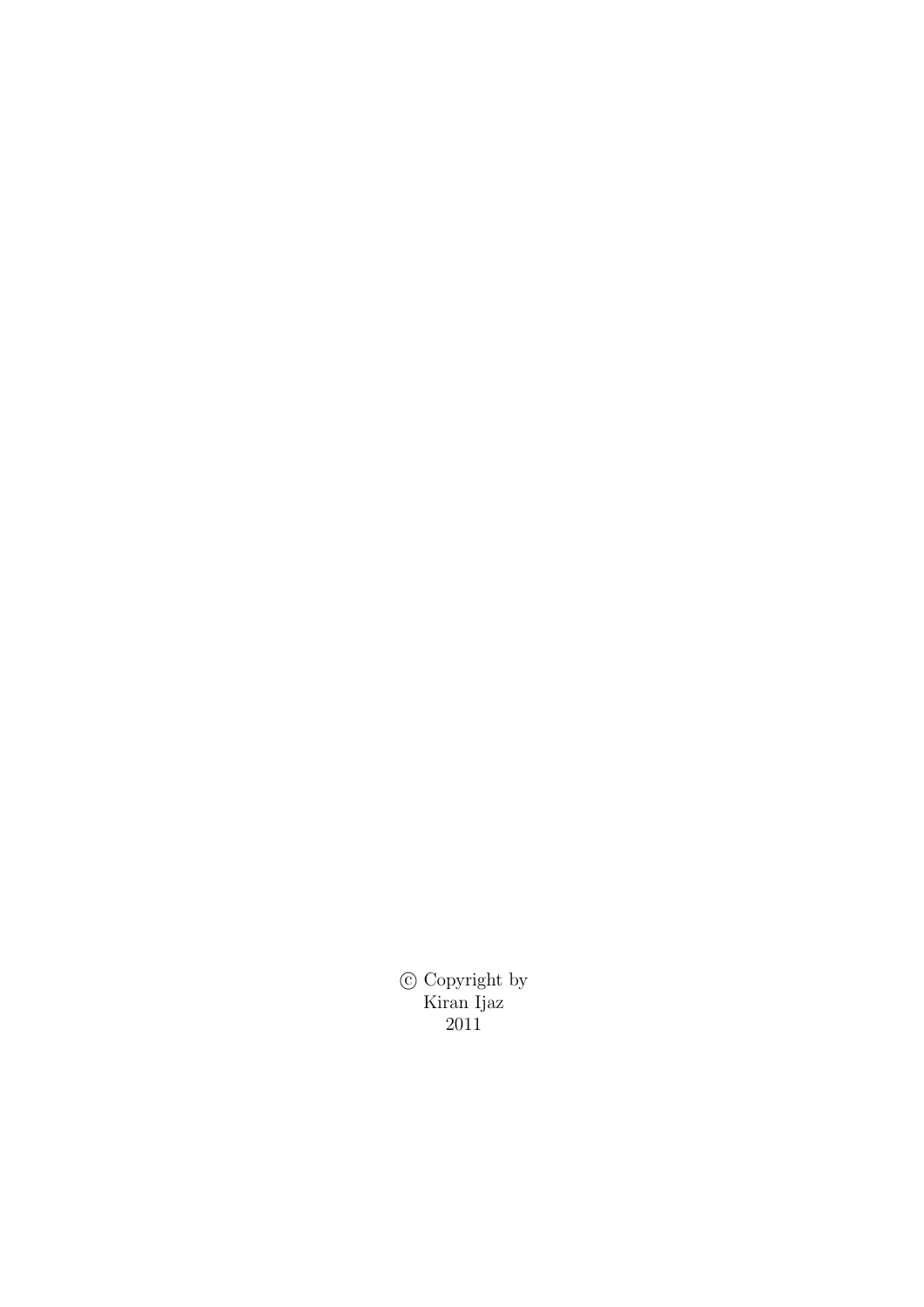### CERTIFICATE OF AUTHORSHIP/ORIGINALITY

I certify that the work in this thesis has not previously been submitted for a degree nor has it been submitted as a part of requirements for a degree except as fully acknowledged within the text.

I also certify that the thesis has been written by me. Any help that I have received in my research work and the preparation of the thesis itself has been acknowledged. In addition, I certify that all information sources and literature used are indicated in the thesis.

Signature of Candidate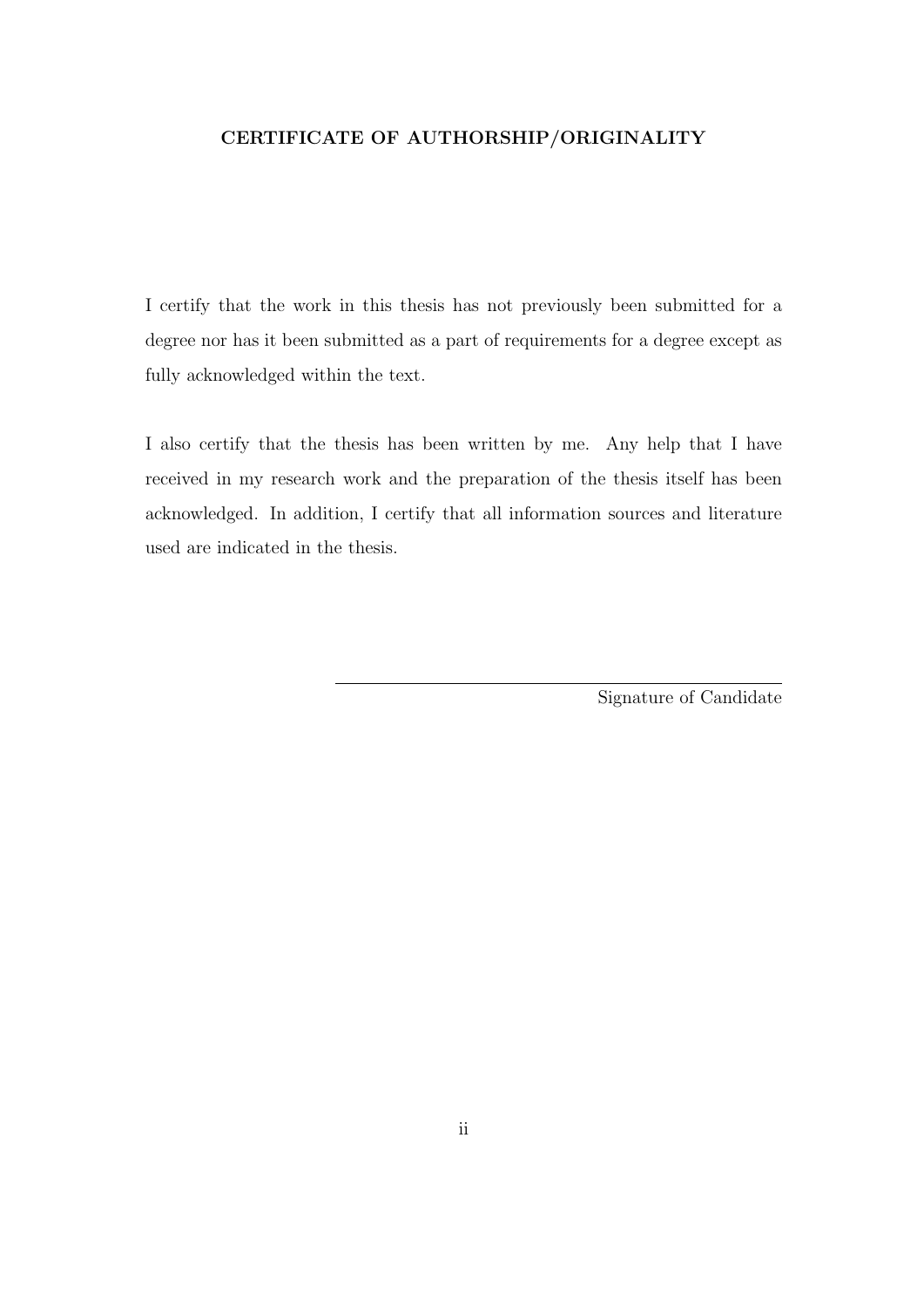With gratitude to my parents my guiding stars who introduced me to love, life and learning.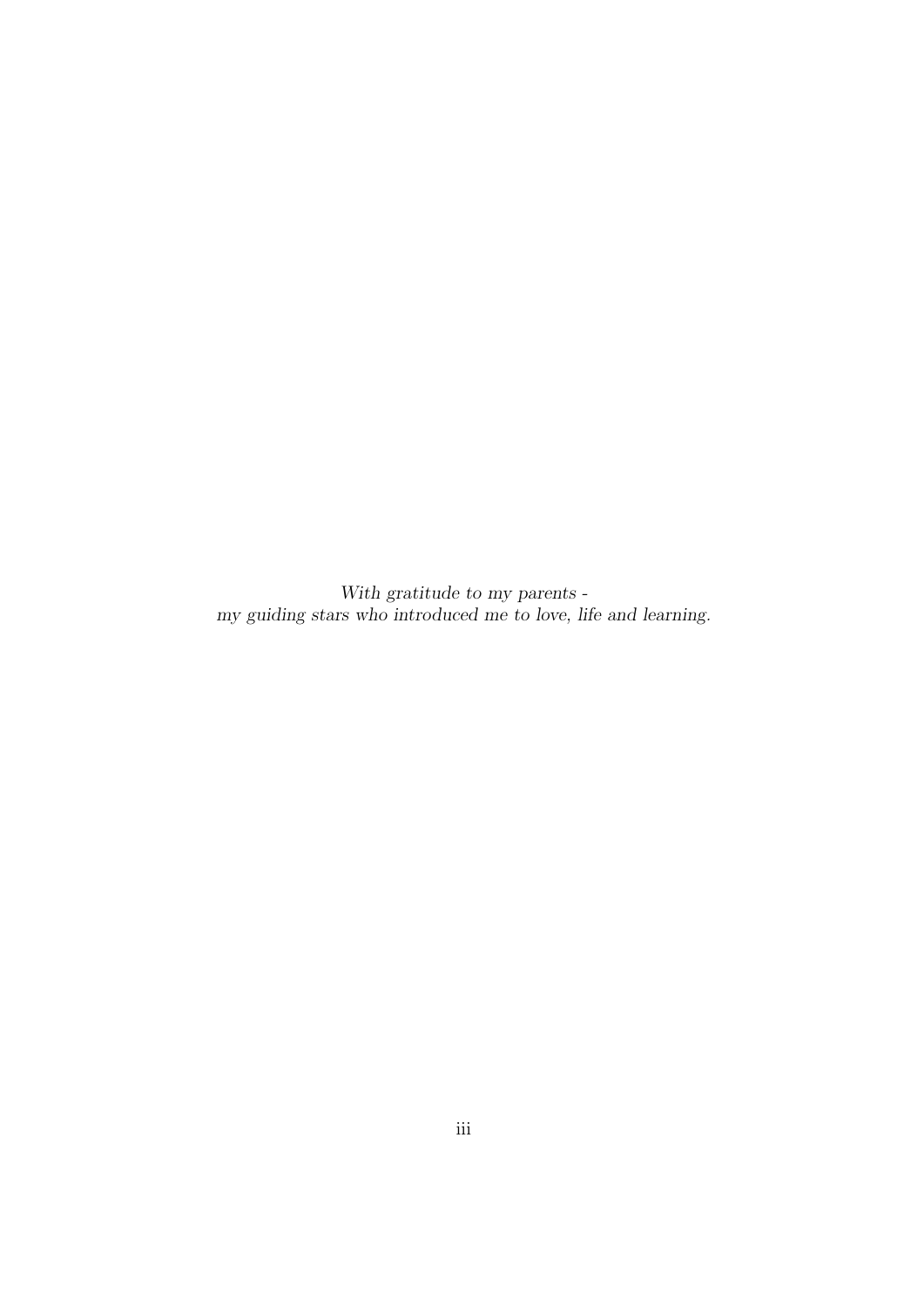# TABLE OF CONTENTS

| $\mathbf{1}$ |     |       |                                                         | $\mathbf{1}$   |
|--------------|-----|-------|---------------------------------------------------------|----------------|
|              | 1.1 |       |                                                         | $\overline{2}$ |
|              | 1.2 |       |                                                         | 10             |
|              | 1.3 |       |                                                         | 14             |
|              | 1.4 |       |                                                         | 14             |
|              | 1.5 |       |                                                         | 17             |
|              |     | 1.5.1 |                                                         | 17             |
|              |     | 1.5.2 | National Research Priorities                            | 20             |
|              | 1.6 |       |                                                         | 21             |
|              | 1.7 |       |                                                         | 22             |
| $\bf{2}$     |     |       |                                                         | 25             |
|              | 2.1 |       |                                                         | 26             |
|              |     | 2.1.1 |                                                         | 26             |
|              |     | 2.1.2 |                                                         | 28             |
|              |     | 2.1.3 |                                                         | 29             |
|              |     | 2.1.4 |                                                         | 29             |
|              |     | 2.1.5 |                                                         | 30             |
|              |     | 2.1.6 | Definitions and Terminology                             | 30             |
|              | 2.2 |       | Case Studies: Virtual Worlds in Education               | 33             |
|              |     | 2.2.1 | Active Worlds Educational Universe                      | 33             |
|              |     | 2.2.2 |                                                         | 36             |
|              |     | 2.2.3 | Project OpenWonderland: Collaborative Learning in Mixed | 39             |
|              |     | 2.2.4 | OLIVE Platform: Surgical Education and Incident Train-  | 41             |
|              | 2.3 |       |                                                         | 44             |
|              | 2.4 |       |                                                         | 46             |
|              |     | 2.4.1 |                                                         | 49             |
|              | 2.5 |       | Aspects of Believability in Conversations               | 50             |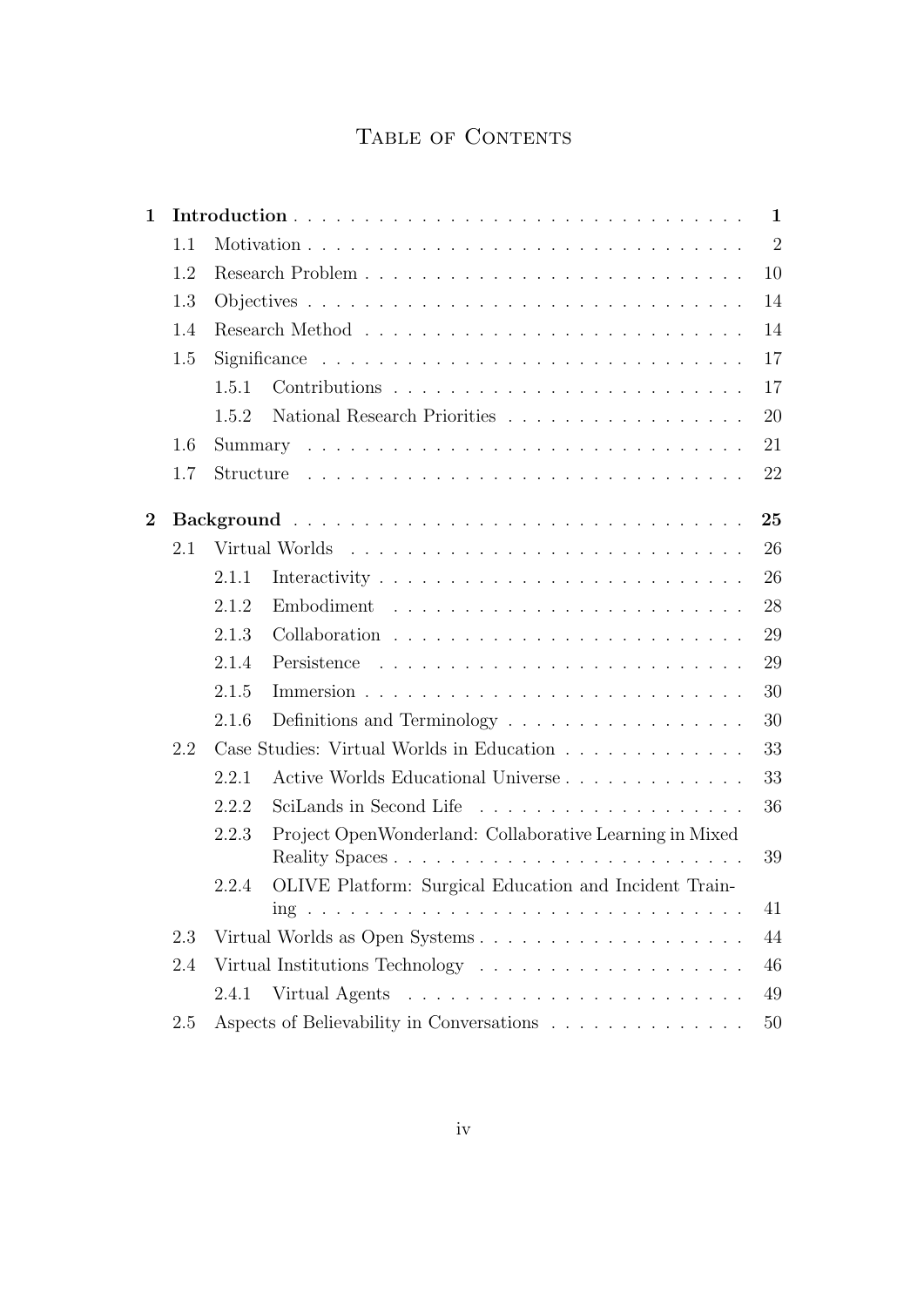|   |     | 2.5.1 |                                                                                    | 51 |
|---|-----|-------|------------------------------------------------------------------------------------|----|
|   |     | 2.5.2 | Conversational Agents in Virtual Worlds                                            | 53 |
|   |     | 2.5.3 | Conversational Agents in Education                                                 | 54 |
|   | 2.6 |       |                                                                                    | 59 |
|   |     | 2.6.1 | Believable Conversations                                                           | 61 |
|   |     | 2.6.2 | Believable Facial Expressions.                                                     | 62 |
|   |     | 2.6.3 | Believable Gestures/Upper Limb Movements.                                          | 63 |
|   |     | 2.6.4 |                                                                                    | 64 |
|   |     | 2.6.5 | Believable Gaze                                                                    | 65 |
|   | 2.7 |       |                                                                                    | 66 |
|   |     |       |                                                                                    |    |
| 3 |     |       | Believable Conversational Agents for Education                                     | 68 |
|   | 3.1 |       |                                                                                    | 69 |
|   | 3.2 |       |                                                                                    | 70 |
|   |     | 3.2.1 |                                                                                    | 71 |
|   |     | 3.2.2 |                                                                                    | 72 |
|   |     | 3.2.3 |                                                                                    | 72 |
|   |     | 3.2.4 |                                                                                    | 74 |
|   |     | 3.2.5 |                                                                                    | 74 |
|   |     | 3.2.6 | Change                                                                             | 75 |
|   | 3.3 |       |                                                                                    | 76 |
|   |     | 3.3.1 | Awareness Believability for Embodied Conversational Agents                         | 76 |
|   |     | 3.3.2 |                                                                                    | 81 |
|   | 3.4 |       |                                                                                    | 84 |
| 4 |     |       |                                                                                    | 85 |
|   | 4.1 |       |                                                                                    | 86 |
|   |     | 4.1.1 | Personality and Emotional State                                                    | 86 |
|   |     | 4.1.2 |                                                                                    | 87 |
|   |     | 4.1.3 | Illusion of Life                                                                   | 88 |
|   |     | 4.1.4 |                                                                                    | 92 |
|   |     | 4.1.5 |                                                                                    | 92 |
|   | 4.2 |       | Interactive, Intelligent and Believable Conversational Agents $\phantom{1} \ldots$ | 93 |
|   |     |       |                                                                                    |    |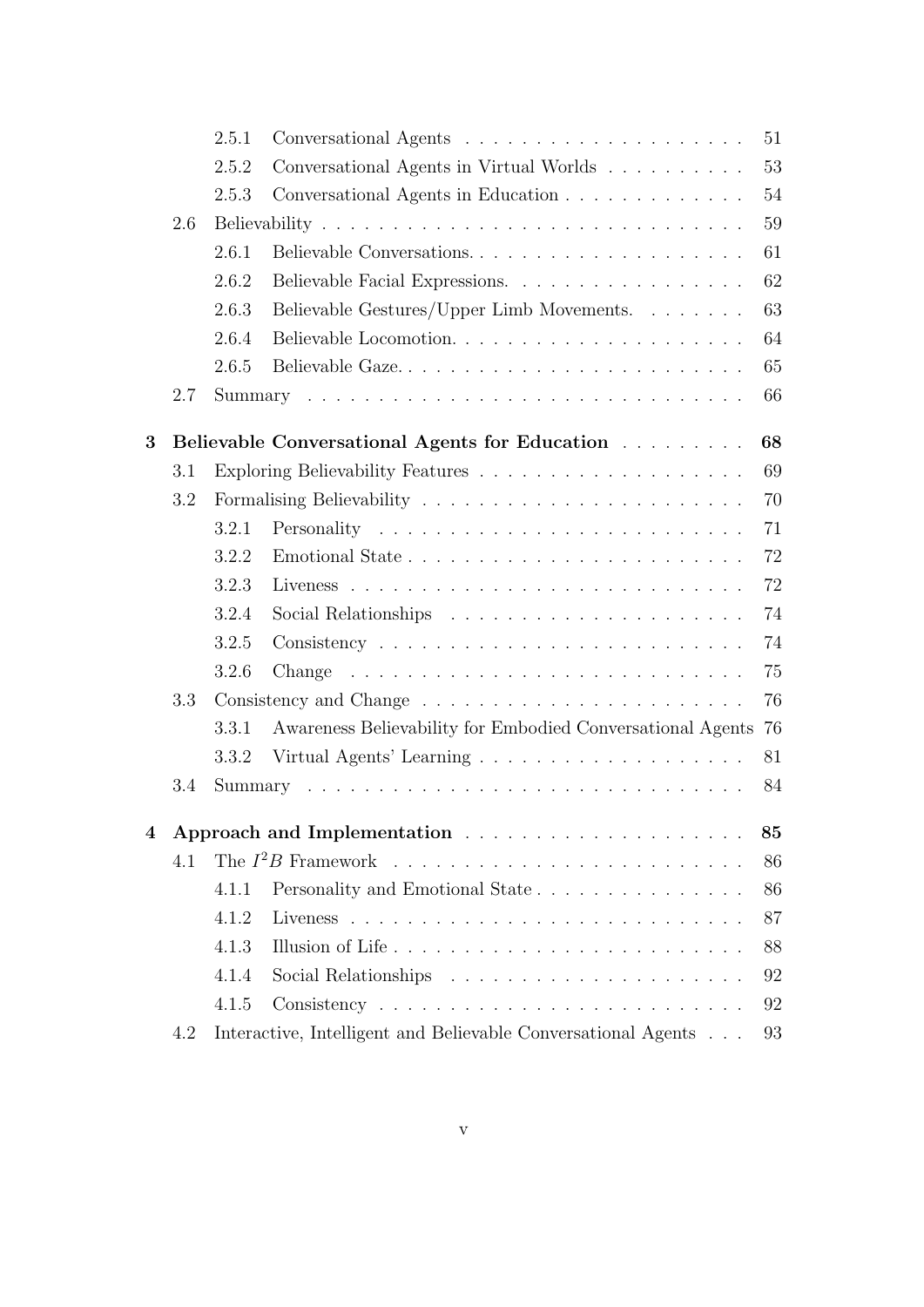|                 | 4.3 |       | 93                                                                             |
|-----------------|-----|-------|--------------------------------------------------------------------------------|
|                 |     | 4.3.1 | 95<br>Implementation of Environment-Awareness                                  |
|                 |     | 4.3.2 | Implementation of Interaction-Awareness<br>99                                  |
|                 |     | 4.3.3 | Implementation of Self-Awareness<br>105                                        |
|                 | 4.4 |       | Implementing Virtual Agents' Learning<br>109                                   |
|                 | 4.5 |       | 116                                                                            |
| $5\overline{)}$ |     |       |                                                                                |
|                 | 5.1 |       |                                                                                |
|                 | 5.2 |       |                                                                                |
|                 |     | 5.2.1 | Uruk Inventions: $\ldots \ldots \ldots \ldots \ldots \ldots \ldots \ldots 121$ |
|                 |     | 5.2.2 |                                                                                |
|                 |     | 5.2.3 |                                                                                |
|                 | 5.3 |       | Teaching History to Digital Natives 126                                        |
|                 | 5.4 |       |                                                                                |
|                 | 5.5 |       |                                                                                |
|                 | 5.6 |       |                                                                                |
| 6               |     |       |                                                                                |
|                 | 6.1 |       | Experimental Setup: The City of Uruk 3000 B.C. 138                             |
|                 | 6.2 |       |                                                                                |
|                 |     | 6.2.1 | Selected Study Instruments 140                                                 |
|                 |     | 6.2.2 |                                                                                |
|                 |     | 6.2.3 | The Design of the Experiment $\ldots \ldots \ldots \ldots \ldots 141$          |
|                 |     | 6.2.4 |                                                                                |
|                 |     | 6.2.5 | Data Collection and Analysis<br>. 144                                          |
|                 | 6.3 |       | Evaluation of Students' Learning Effectiveness<br>146                          |
|                 |     | 6.3.1 | Pilot Study for Virtual Group<br>147                                           |
|                 |     | 6.3.2 | 150                                                                            |
|                 |     | 6.3.3 | 152                                                                            |
|                 |     | 6.3.4 | 153                                                                            |
|                 |     | 6.3.5 | 158                                                                            |
|                 |     | 6.3.6 | 159                                                                            |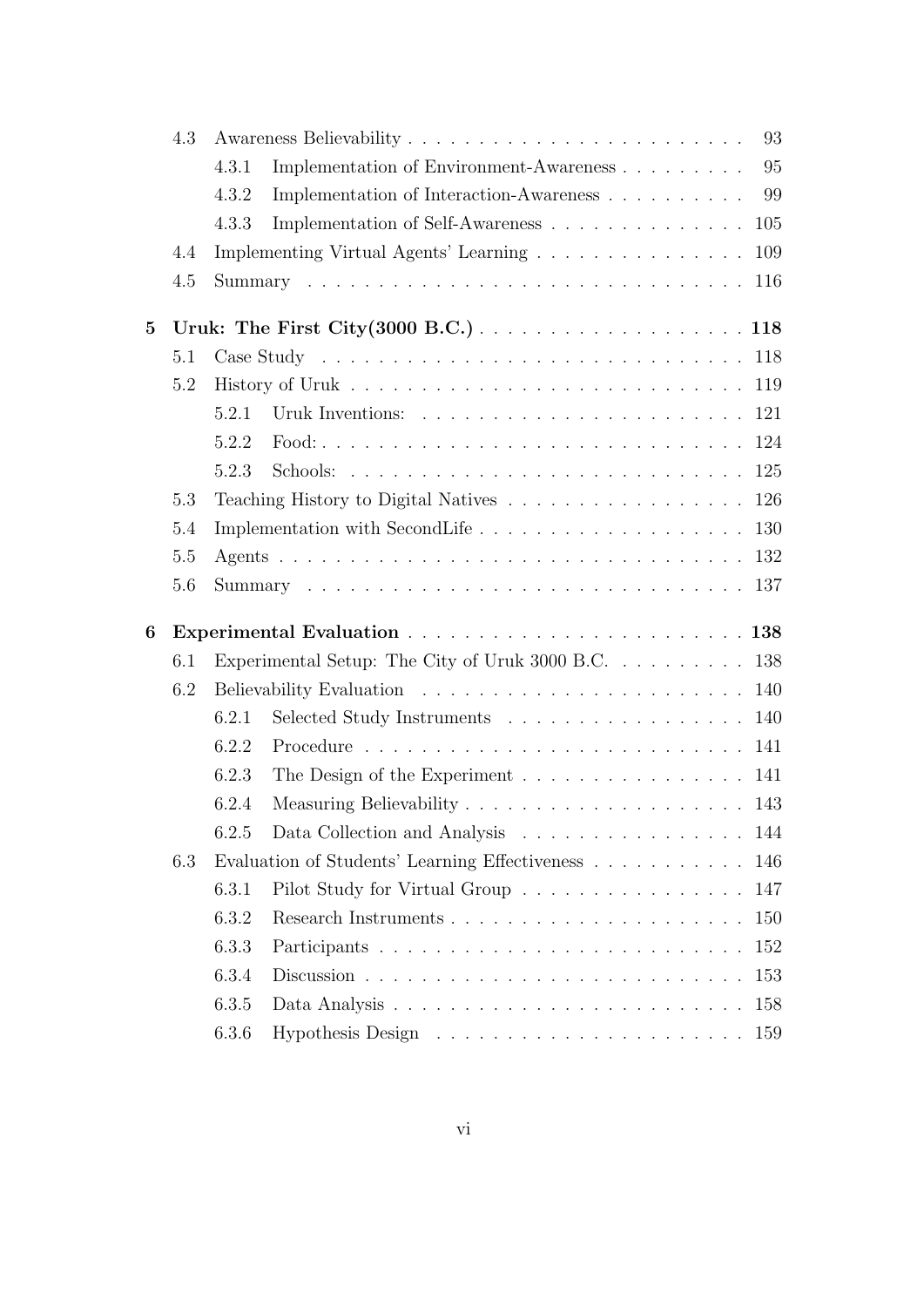|   |     | 6.3.7 | Test for ANOVA Assumptions $\ldots \ldots \ldots \ldots \ldots \ldots 160$ |     |
|---|-----|-------|----------------------------------------------------------------------------|-----|
|   |     | 6.3.8 | Performance Comparison of Traditional vs Virtual Group. 162                |     |
|   |     | 6.3.9 |                                                                            |     |
|   |     |       |                                                                            |     |
|   |     |       |                                                                            |     |
|   | 6.4 |       |                                                                            |     |
| 7 |     |       |                                                                            |     |
|   | 7.1 |       |                                                                            |     |
|   |     | 7.1.1 | Group Based Learning Activities 184                                        |     |
|   |     | 7.1.2 | Investigating Combined Effect of Believability Features 185                |     |
|   |     | 7.1.3 | Expanding the User Studies                                                 | 185 |
|   |     | 7.1.4 | Gestures, Emotion and Facial Expressions                                   | 186 |
|   |     | 7.1.5 | Integrating non-verbal features with verbal communication                  | 187 |
|   |     | 7.1.6 | Improving the Learning Method 188                                          |     |
|   |     | 7.1.7 | Text to Speech Conversion in Virtual Worlds                                | 189 |
|   |     | 7.1.8 | Other Application Domains 190                                              |     |
|   |     |       |                                                                            |     |
|   |     |       |                                                                            |     |
|   | A.1 |       |                                                                            |     |
|   | A.2 |       |                                                                            |     |
|   | A.3 |       |                                                                            |     |
|   | A.4 |       |                                                                            |     |
|   |     |       | A.5 Residential Houses:                                                    | 194 |
|   | A.6 |       |                                                                            | 194 |
|   | A.7 |       |                                                                            | 195 |
|   | A.8 |       |                                                                            | 197 |
|   | A.9 |       |                                                                            | 197 |
|   |     |       |                                                                            | 197 |
| B |     |       | Questionnaire (Study II): Teaching History and Culture in 3D               |     |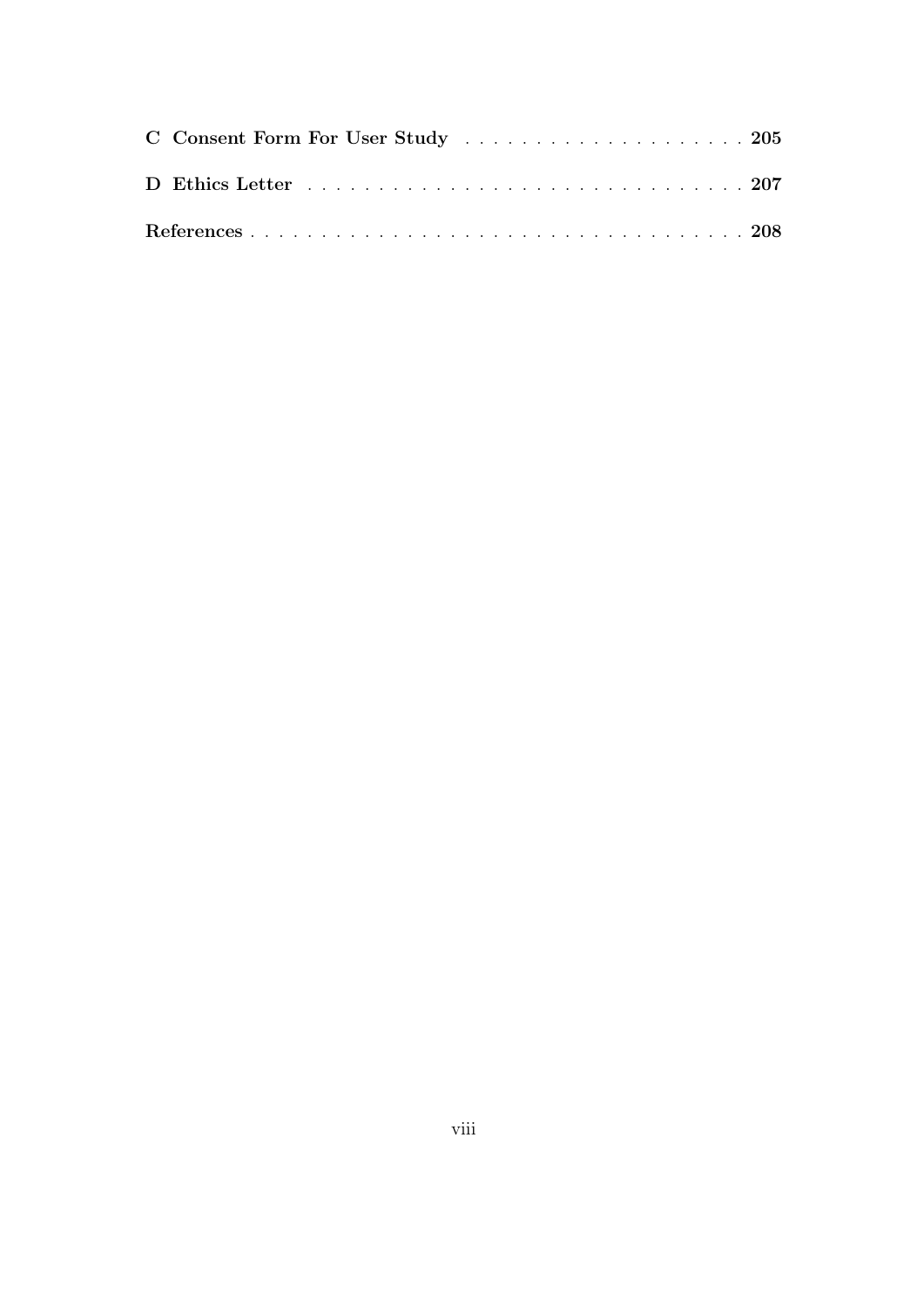## LIST OF FIGURES

| 1.1     |                                                                        | 16     |
|---------|------------------------------------------------------------------------|--------|
| 2.1     | Concept Taxonomy of Virtual Environments $[Bog07] \dots \dots$         | 27     |
| 2.2     | Active Worlds: student's Work From Loyang School [Kim06]               | 34     |
| 2.3     | A virtual spherical projection screen located in SciLands [Wik10b]     | $38\,$ |
| 2.4     | OpenWonderland: MiRTLE Project using Virtual Worlds in class-          | 40     |
| 2.5     | OLIVE: Explosive Incident Victims in Live Disaster Drill and in        | 42     |
| 2.6     | The Key Components of Virtual Institutions Specifications              | 49     |
| 2.7     | Steve Agent in Virtual Ship while demonstrating a task $\ldots \ldots$ | 56     |
| 2.8     |                                                                        | 57     |
| 3.1     | Scenario: A conversation between two Fishermen.                        | 77     |
| 3.2     | A Training Session with Agent(King ImgurSin)                           | 83     |
| 4.1     |                                                                        | 95     |
| 4.2     | Aligning cartesian planes with agent's orientation.                    | 97     |
| 4.3     |                                                                        | 98     |
| $4.4\,$ | Environment awareness approach for virtual humans.                     | 99     |
| 4.5     |                                                                        | 101    |
| 4.6     | Two Types of Interaction Between User and Agent [BPA09]                | 103    |
| 4.7     |                                                                        | 104    |
| 4.8     |                                                                        | 105    |
| 4.9     | Interaction between Autonomous Agent and Human Participant.            | 109    |
|         |                                                                        | 112    |
|         | 4.11 Architecture of A.I.M.L. Engine [JKS04] 113                       |        |
|         |                                                                        | 115    |
| 5.1     |                                                                        | 120    |
| 5.2     | Cuneiform Writing on A clay Tablet                                     | 123    |
| 5.3     | Traditional approach to culture and history preservation [BRS10]       | 127    |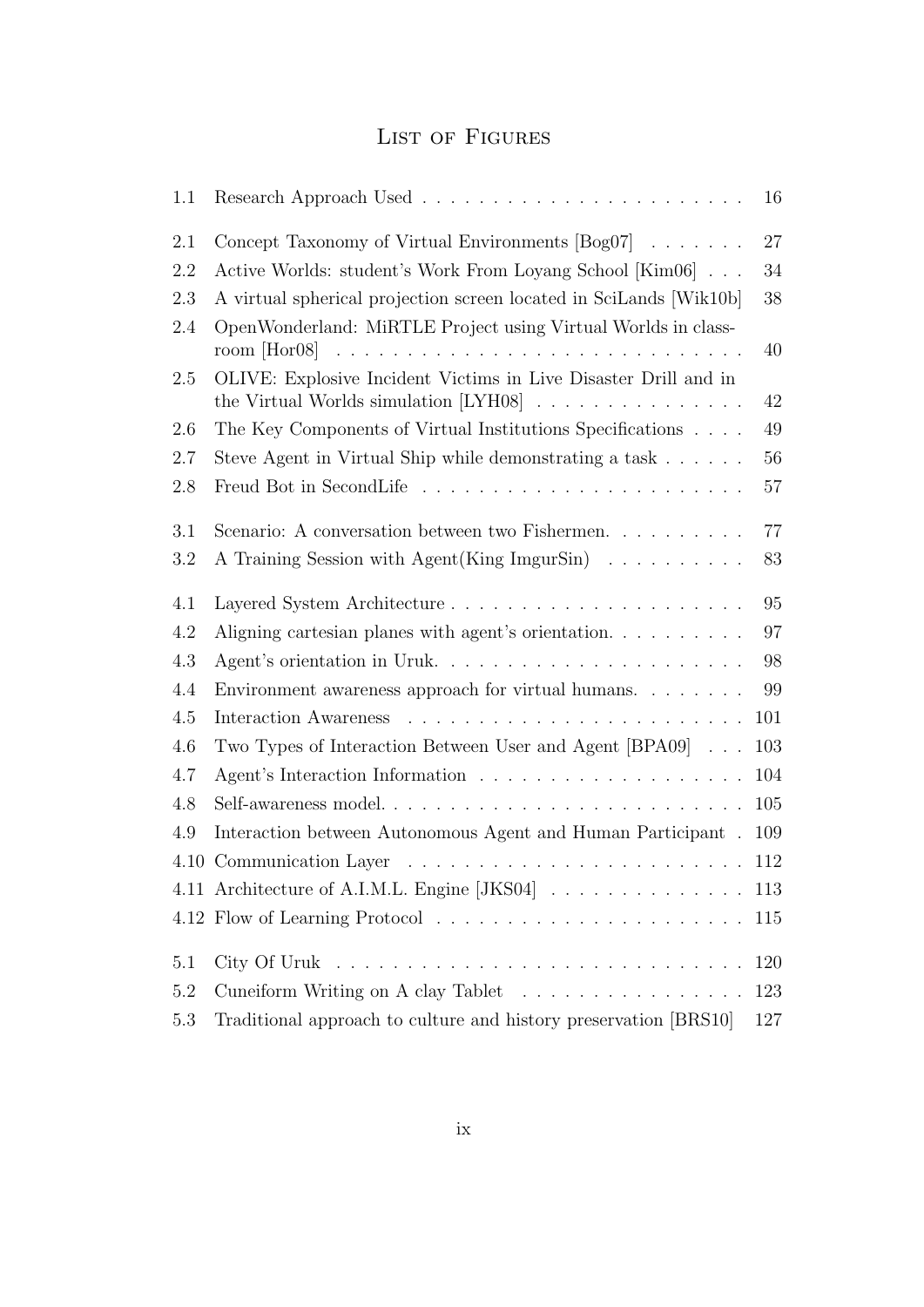| 5.4  | Innovative approach to culture preservation $\ldots \ldots \ldots \ldots 128$        |     |
|------|--------------------------------------------------------------------------------------|-----|
| 5.5  | Our approach to preserving and simulating culture $\left[\text{BRS10}\right]$        | 129 |
| 5.6  | Phases of building the virtual city $[BRS10] \ldots \ldots \ldots \ldots$            | 131 |
| 5.7  | City of Uruk, populated with buildings and objects in virtual world                  |     |
|      |                                                                                      | 132 |
| 5.8  | Virtual Agents in the City of Uruk                                                   | 134 |
| 5.9  | Fisherman Family 1: Fisherman1 Andel and Wife1 Andel                                 | 135 |
|      | 5.10 Fisherman Family 2: Fisherman2 Jigsaw and Wife2 Jigsaw                          | 136 |
|      |                                                                                      | 137 |
| 6.1  | Believability comparison: aware vs unaware virtual agents. 145                       |     |
| 6.2  | Believability index comparison for each category                                     | 145 |
| 6.3  |                                                                                      | 149 |
| 6.4  | Comparing Students' Performance 155                                                  |     |
| 6.5  |                                                                                      | 156 |
| 6.6  | Virtual Human Conversations vs Text in Virtual Worlds                                | 157 |
| 6.7  | Text Reading in Traditional vs Virtual Group                                         | 158 |
| 6.8  | Design for Study II $\ldots \ldots \ldots \ldots \ldots \ldots \ldots \ldots \ldots$ | 159 |
| 6.9  | homogeneity of variance by Levene's Test                                             | 160 |
| 6.10 |                                                                                      | 161 |
|      |                                                                                      |     |
|      | 6.12 ANOVA: Performance Comparison in Two Groups                                     | 163 |
|      | 6.13 Boxplot: Performance Comparison in Two Groups                                   | 164 |
|      | 6.14 Descriptives for Virtual and Traditional Group                                  | 164 |
|      | 6.15 Gender: Between the Subject Effects 165                                         |     |
|      | 6.16 Estimated Marginal Means for Participant's Gender 165                           |     |
|      |                                                                                      | 167 |
|      | 6.18 Estimated Marginal Means for Participant's Age                                  | 167 |
|      | 6.19 Language: Between the Subject Effects                                           | 168 |
|      | 6.20 Estimated Marginal Means for Participant's Native Language                      | 168 |
|      | 6.21 Games/Virtual World Experience: Between the Subject Effects                     | 170 |
|      | 6.22 Marginal Means: Experience of Computer Games/Virtual Worlds                     | 170 |
|      | 6.23 Participant's Qualification: Between the Subject Effects                        | 171 |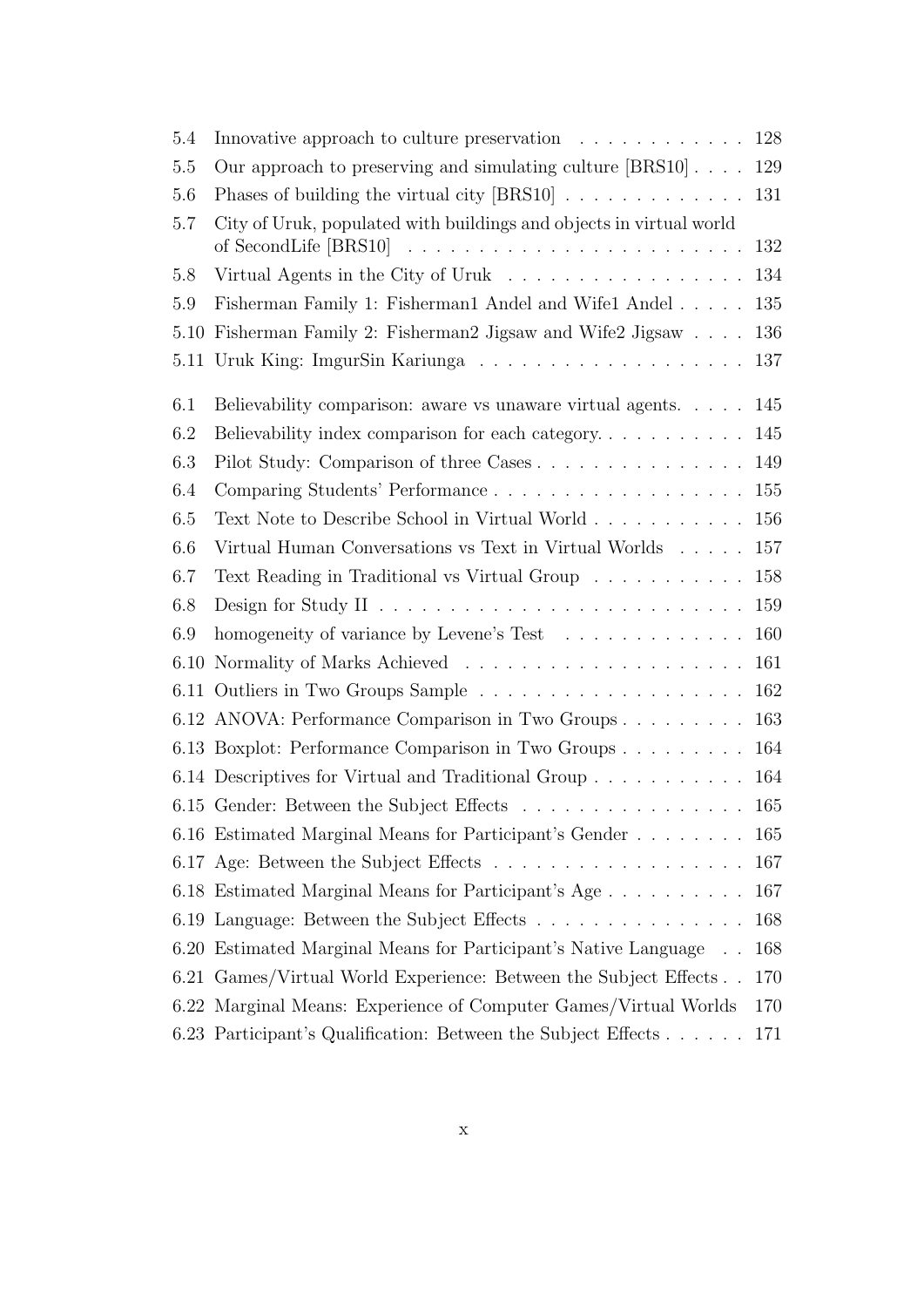| 6.24 Marginal Means: Participant's Qualification 171          |
|---------------------------------------------------------------|
| 6.25 Professional Field: Between the Subject Effects 172      |
| 6.26 Marginal Means: Professional field of Participant 172    |
| 6.27 Previous Knowledge: Between the Subject Effects 174      |
| 6.28 Marginal Means: Previous knowledge of Uruk's History 174 |
|                                                               |
|                                                               |
| 6.31 Gender and Games/VW Experience Interaction Analysis 177  |
|                                                               |
|                                                               |
| A.3 Cuneiform Writing on A clay Tablet 198                    |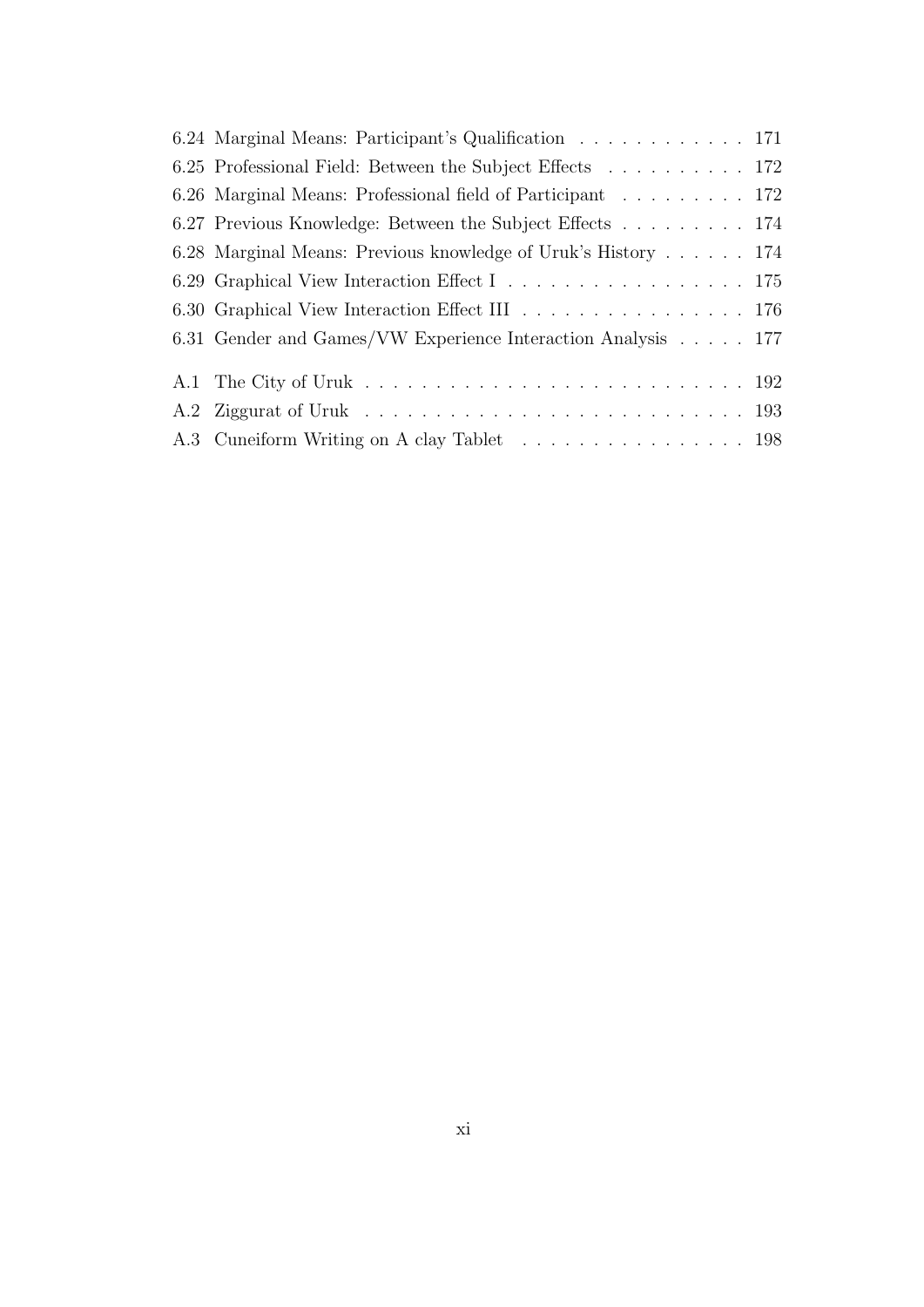# LIST OF TABLES

| 2.1 Active Worlds System Requirements 35                      |
|---------------------------------------------------------------|
| 2.2 SecondLife System Requirements 37                         |
| 2.3 Project Wonderland System Requirements 41                 |
| 2.4 OLIVE Platform System Requirements 43                     |
|                                                               |
|                                                               |
| 4.2 Agent's Self Awareness Attributes 108                     |
|                                                               |
| 6.1 Believability comparison for aware and unaware agents 144 |
|                                                               |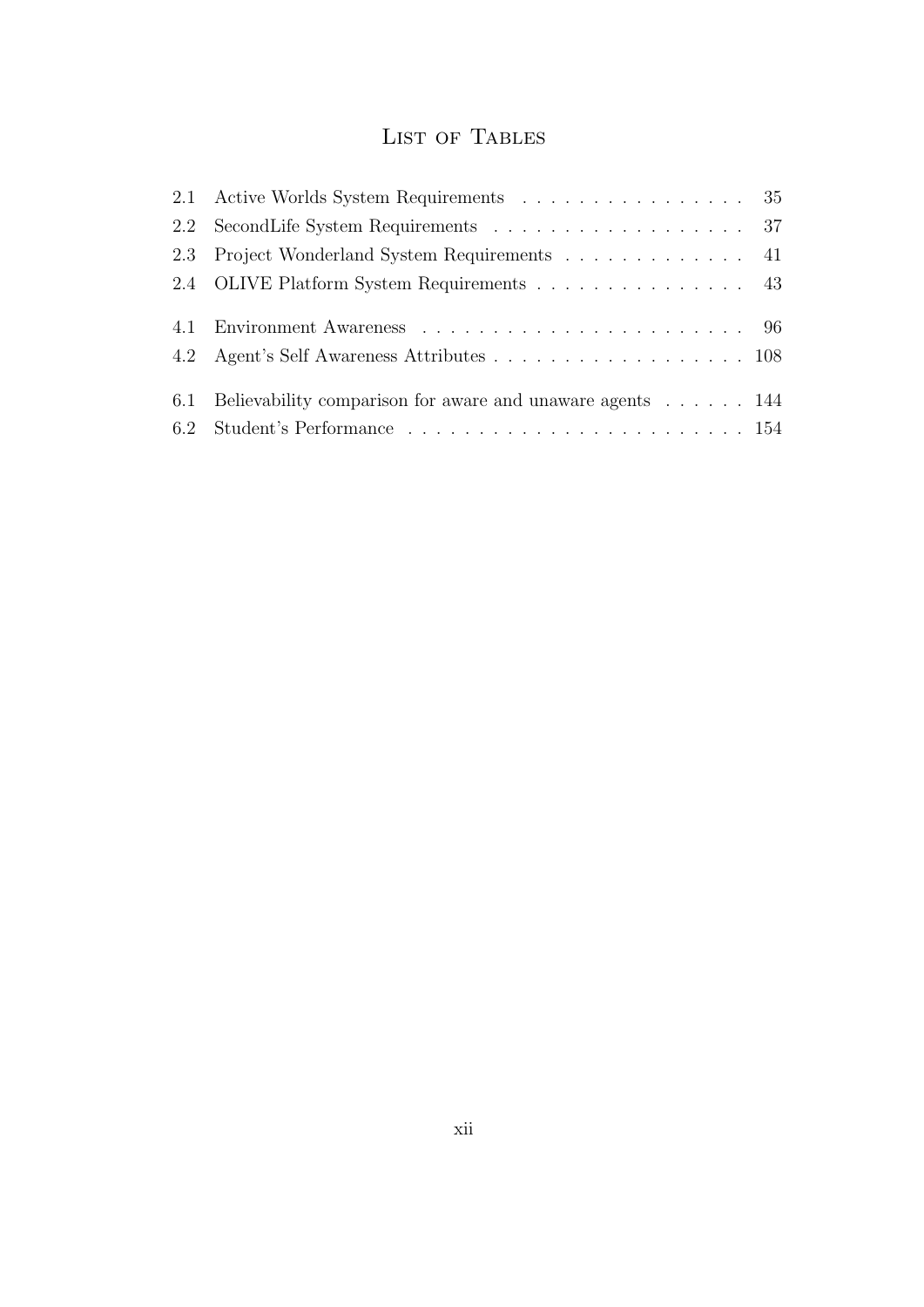### **ACKNOWLEDGMENTS**

This thesis would not have been possible without all of the people who provided me support and encouragement.

First of all, I am heartily thankful to my supervisors, Dr. Anton Bogdanovych and Professor John Debenham, whose encouragement, supervision and support from the preliminary to the concluding level enabled me to develop an understanding of the subject.

Great thanks are due to Simeon Simoff, who encouraged and gave feedback to investigate ideas for virtual agents' believability.

It is a pleasure to thank Professor Barry Jay and Professor Terry Royce for their valuable guidance for research methods, scientific writing and how to distil research ideas. I am also greatly thankful to Humaira Maheen, Stephen Bush and Amina Tariq for their support to clarify my concepts of qualitative and quantitative research methods.

I would take this opportunity to thank Ms.Tigger Wise for her time to edit this thesis. My gratitude also goes to AUSAID (Australian Aid) for sponsoring my studies and providing me an opportunity to enjoy my stay in Australia. Special thanks go to Craig Shuard who has never hesitated to resolve any administrative issues students may encounter.

To colleagues Faizah Ahmed as well as to other friendly people from "Blue Cave", who were always there when I needed a friend to hear me or when I asked for some suggestion.

I owe deepest gratitude to my friends Aisha Jalil, Aysha Atif , Atif Ali Unar and Fatima Kourouche for their endless support and care. Aisha, I salute your patience during the toughest time of this work.

Finally, thanks to my family and friends who were always there to encourage me to pursue this research.